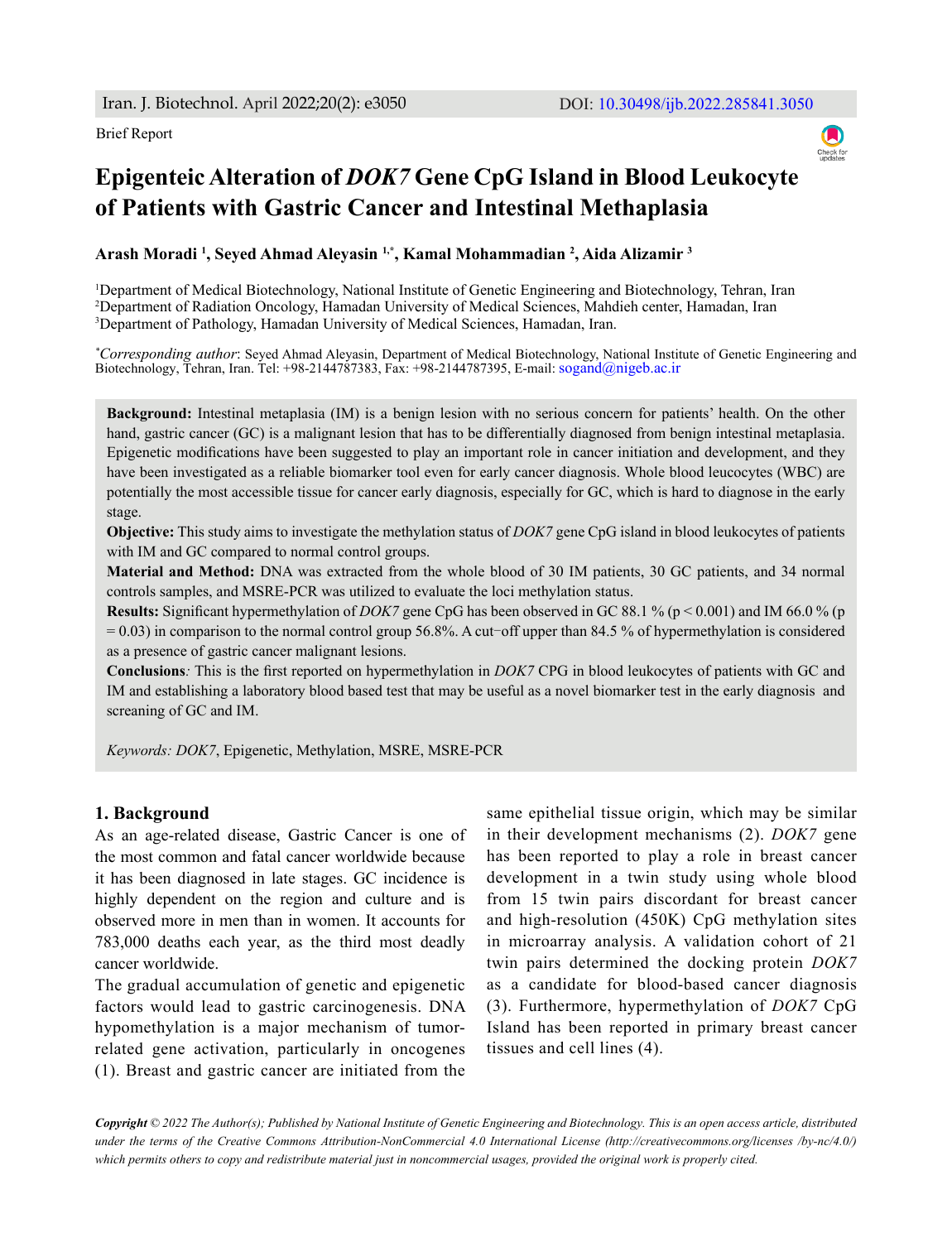# **2. Objective**

This study has aimed to identify the methylation alterations of *DOK7* CpG in blood leukocytes of patients with IM and GC compared to normal controls using designed methyl sensitive restriction enzyme PCR (MSRE-PCR). This test can accurately determine the hypermethylation of CpG and is usable as a lab diagnostic test with less cost and hassle than another method such as the bisulfite treatment method. This study was performed based on the hypothesis that *DOK7* hypermethylation could occur in GC and IM in blood leukocytes of some cancer patients.

# **3. Material and Methods**

# *3.1. Differentially Methylated CpG (DMC) Region of Chosen Genes and Designing Primers*

The "UCSC Genome Browser" (UCSC Genome Browser Home) was used to gain the CPG islands' sequences. The CPG islands' methylation assessment was utilized by "CpGPlot/CpGreport" (EMBOSS Cpgplot < Sequence Statistics < EMBL-EBI). We considered CpG islands with a high frequency of CpG dinucleotides, the Obs. $Exp<sup>-1</sup>$  value greater than 0.6, and the GC content were higher than 50% characteristics.

A restriction endonuclease recognition site was determined by the "NEBcutter analysis tool" (NEBcutter V2.0), and specific methylation-sensitive restriction enzymes *SmaI* have been chosen. Primer sequences were designed by "Primer3Plus" (https://primer3plus. com/) on either side of the selected restriction enzyme recognition sites.

# *3.2. Study Design and Participants*

In this study, 94 samples were analyzed, including 30 patients with GC and 30 patients with IM, and 34 normal control samples. All participants in this study have signed the consent form for using their clinical samples, and the study was confirmed by the Ethical Committee of the National Institute of Genetic Engineering and Biotechnology with the code number I.R.NIGEB. EC1398.12.3.A. The patient's clinicopathological features are presented in **Table 1**, including age, sex, and disease stage.

# *3.3. Genomic DNA Isolation*

DNA was extracted using a DNA extraction Kit (GeneAll Biotechnology, Korea) and stored at -20 °C. The quality and quantity of DNA were determined using NanoDrop spectrophotometer (Thermo Scientific, Waltham, MA, USA) and electrophoresis of the DNA sample using  $1\%$ agarose gel.

# *3.4. Analysis of CpG Island Methylation Alteration Using MSRE-PCR*

The *MSRE-PCR* method was used for CpG methylation analysis using methyl sensitive restriction enzyme (MSRE). In this analysis, the unmethylated enzyme recognition site was cleaved, and the methylated site was undigested by methyl sensitive RE. In this case, the SmaI MSRE was selected to digest *DOK7* unmethylated CpG in its recognition site. In this way, a digestion reaction containing 50 ng of extracted DNA, 2.5 units of *SmaI* (Takara, Japan), 1 μL of tango buffer, and dH<sub>2</sub>O up to 10 μL total volume was prepared and incubated over night at 37 °C according to the manufacturer's instruction. An undigested reaction tube was prepared to control each DNA sample, similar to the digestion reaction except RE. In this control tube,  $0.5 \mu L dH_2O$  was added instead of RE as a 100% hypermethylated control sample for final comparison after gel electrophoresis on the agarose gel. A 100% hypomethylated DNA control was also used as a negative control to confirm proper *SmaI* digestion.

**Table 1**. Demographic data for all studied participants

| <b>Factors</b>   |                       | Patients $(n=94)$ | Age range |
|------------------|-----------------------|-------------------|-----------|
| Gender           | Female<br>Male        | 45<br>49          |           |
| <b>Diagnosis</b> | Gastric Cancer        | 30                | $37 - 82$ |
|                  | Intestinal Metaplasia | 30                | $41 - 81$ |
|                  | Normal                | 34                | 39-78     |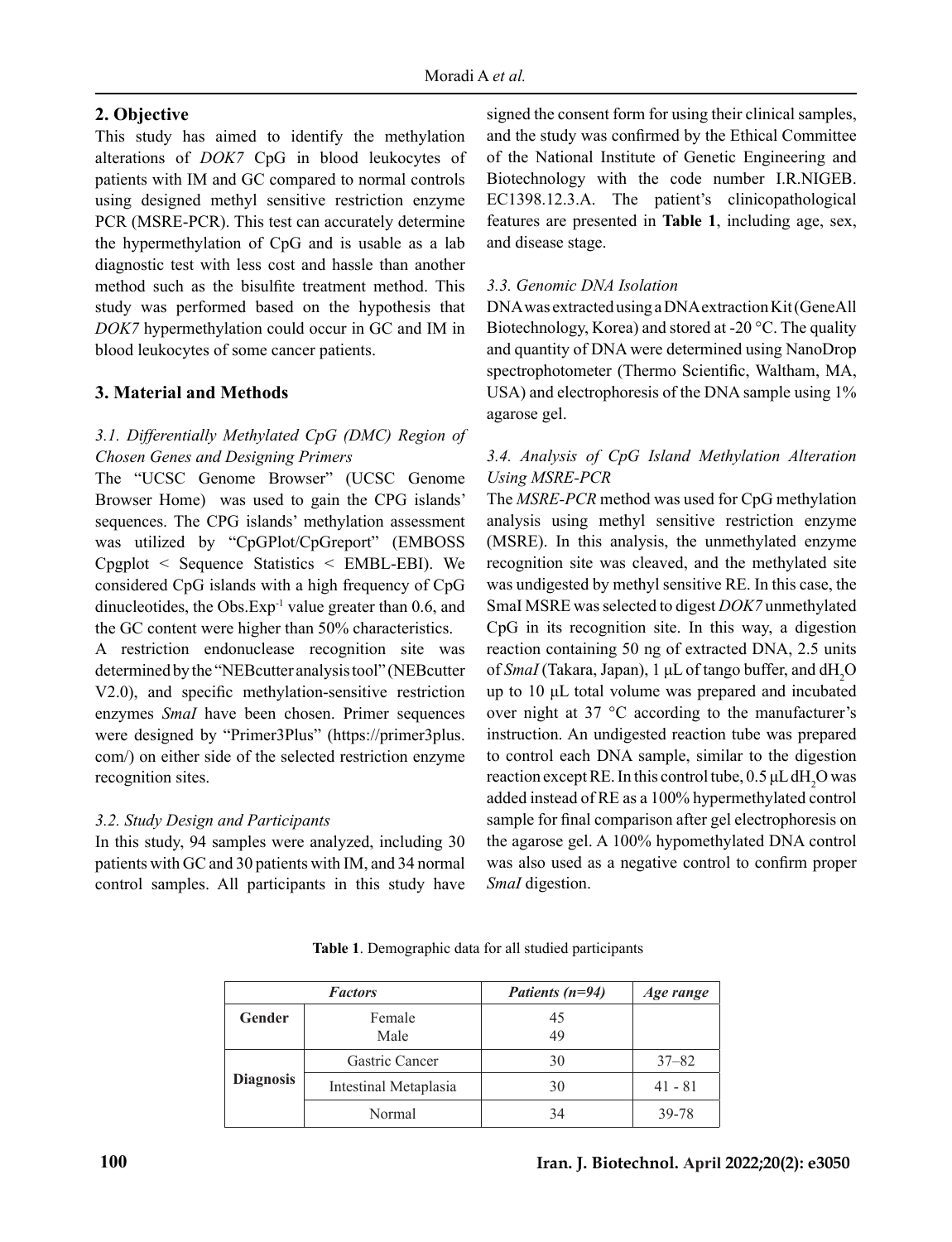Each PCR reaction consisted of 1 μL of digestion reaction as template contained 10 ng of digested DNA, 10 pmol of each forward (TGGAAGAGTAGGTGGCTGGT) and reverse (TTCCACAAGCACAGCTCAACC) primers, and 10 μL of 2×Taq master mix Kit (Ampliqon, Denmark) and dH2O to reach 20 μL total volume reaction mixture. PCR condition consisted of 30 cycles, each cycle consisted of three-step denaturation (95 °C for 40"), annealing (60 °C for 40") and extension (72 °C for 60"), with an initial denaturation at 95  $\degree$ C for 5' and a final extension at 72 °C for 7'. PCR products (386 bp) were run on the 1.5% agarose gel, stained with ethidium bromide, and visualization under UV transilluminator.

Each treated sample with RE was compared with its undigested one as 100 % methylated control using gel analyzer software to identify the accurate DNA methylation percentage. The intensity of the treated samples amplified products has a direct relationship with the methylation level. The methylation intensity was calculated by gel analyzer software (GelAnalyzer 19.1).

#### *3.5. Methylation Quantification Using MSRE-qPCR*

Real-time PCR was applied to quantify methylation alteration in the *DOK7* gene. For each sample, digested and undigested DNA samples were amplified. All PCRs were performed in a Rotor-Gene 6000 thermal cycler (Corbett Life Science, Australia). Real-time PCR was performed with the following constituents: 1 μL of the digested DNA solution, 5 μL of 2× SYBR Green PCR Master Mix (Takara, Japan), 10 pmol of forward and reverse primers, and  $dH_2O$ up to 10 μL total valium. Real-time PCR was performed in 45 cycles, including strings denaturation (95 °C for 30"), annealing (60  $\degree$ C for 30") and extension (72  $\degree$ C for 30"), initial denaturation at 95 °C for 5'. ΔCt values were obtained as the difference between ΔCt on cycle threshold for each sample. The formula %Methylation = $100(e^{0.7(\Delta Ct)})$ was used to obtain methylation fraction (5).

### *3.6. Statistical Analysis*

Results expressed as means  $\pm$  standard deviation (SD). and all statistical analyses were performed using IBM SPSS version 26 (SPSS, Inc., Chicago, IL, USA) and Prism (GraphPad Software, San Diego, CA) version 9.0.0. The statistical significance of the difference between groups was determined using one-way ANOVA to determine the three groups' differences. The receiver operating characteristics (ROC) was utilized to identify the sensitivity and specificity of the test.  $P < 0.05$  was considered statistically significant.

### **4. Results**

#### *4.1. Clinicopathological Parameters*

The present study analyzed the association between *DOK7* CpG island methylation status and GC and MI clinicopathological characteristics. The participants' age range was among normal, IM, and GC groups as 39-82, 41–81, and 37–82 years old. (**Table 1**)

# *4.2. Methylation Changes Obtained Using MSREqPCR Analysis*

This study obtained hypermethylation of *DOK7* CPG in IM and GC groups compared to healthy individuals. Our assessments indicate that the *DOK7* CPG island was hypomethylated in normal samples (mean = 56.8  $\%$ ) compared with IM (mean = 66  $\%$ ) and GC (mean = 88.07 %) patients.

The difference between the hypermethylation of the *DOK7* CPG in MI and GC versus normal controls was significant ( $p < 0.001$ ), where it was more hypermethylated in GC patients. The ROC statistical analysis revealed sensitivity %73.33 and specificity %97.06, with a hypermethylation cut-off of approximately 84.5 % in the patients' group and area under the ROC curve of 0.9495. (**Fig. 1 and 2**)



**Figure 1.** Methylation status of DOK7 desired region after digestion and MSRE-PCR of DNA samples treated (D) sample compared untreated (UN) control. The samples derive from the same experiment, and the gels were processed in parallel. **P1)** Metaplasia **P2)** Gastric Cancer **P3)** Normal for DOK7.

# **<sup>101</sup> Iran. J. Biotechnol. April 2022;20(2): e3050**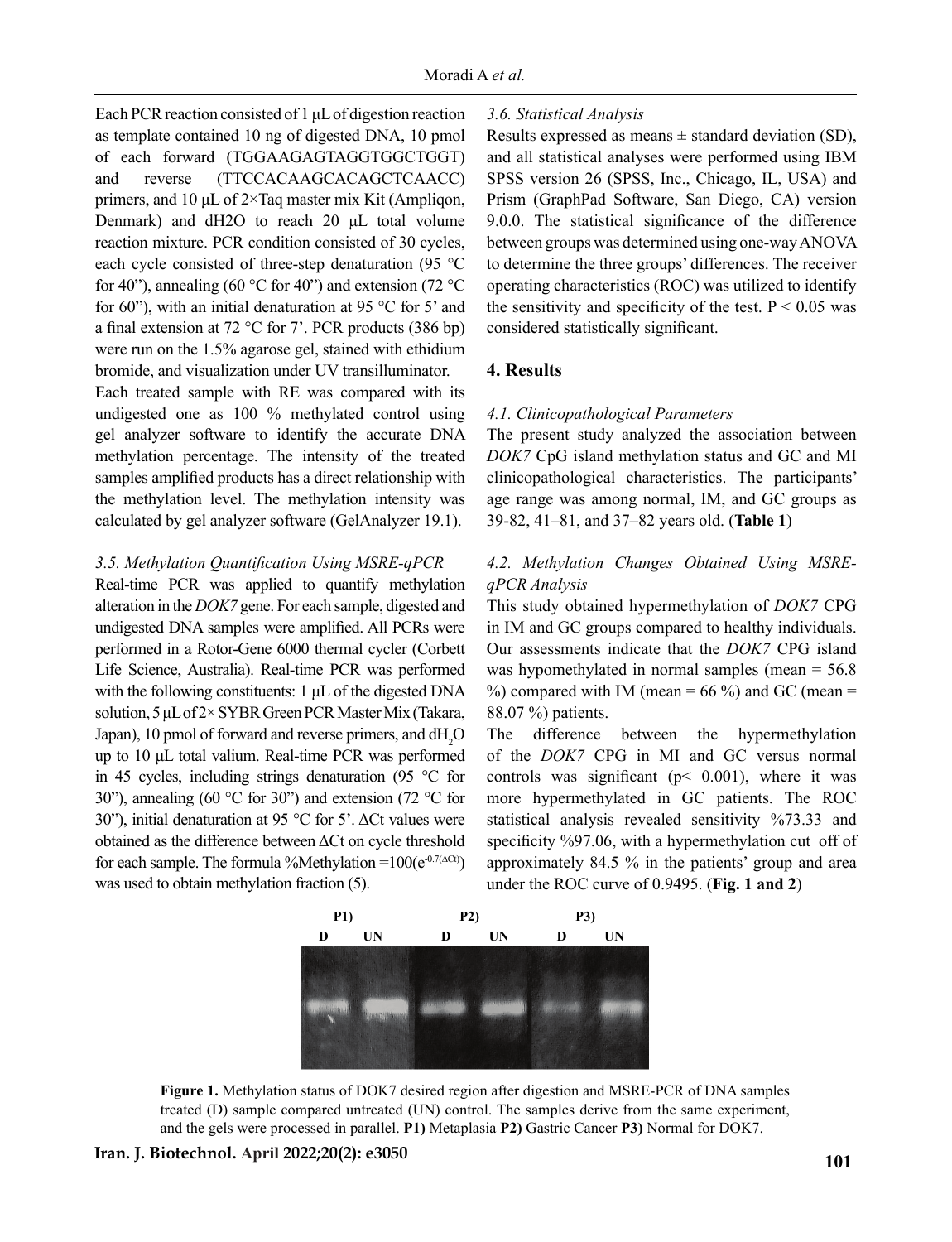

of DOK7 correlated with the presence of various gastric lesions. Each bar represents the mean  $\pm$  SD. (p-value =  $0.05$  considered, \*: p =  $0.03$ , \*\*\* p <  $0.001$  vs. normal control) **B)** ROC curve of DOK7 methylation ( $p < 0.001$ ) exhibiting a well-validated gene with high intermediate sensitivity (73.33 %) and high specificity  $(97.06\%)$ .

### **5. Discussion**

This study examined the methylation alteration of *DOK7* CPG island in DNA extracted from whole blood samples of 30 GC and 30 IM cases compared to 34 normal controls. Significant methylation changes were observed between GC and IM cases and controls whereas, *DOK7* methylation changes were significantly different between GC ( $p < 0.001$ ) and IM ( $p = 0.03$ ) in comparison to normal control and even between GC and IM patients itself ( $p < 0.001$ ). These results suggested that hypermethylation was significantly elevated with malignancy from normal controls to IMs towards GCs cases, respectively.

Genome-wide DNA methylation alterations in circulating WBCs are associated with cancer development and tumor growth (6). Our results from peripheral blood leukocytes follow *DOK7* CPG hypermethylation studies which have been previously reported in tumor samples compared to surrounding normal tissue in breast cancer (7), lung cancer (5), esophageal cancer (8), and glioma (9). Moreover, the same result obtained from the expression analysis of *DOK7* gene mRNA showed a significant reduction in *DOK7* expression in lung cancer tumors and was associated with a poor patient survival rate (5). ROC analysis was employed in this study to compare the predictive accuracy of the methylation status of patients with gastric cancer. Our findings demonstrated that the methylation status of *DOK7* with a cut-off at  $> 84.50$  % could reflect the gastric lesions' malignancy.

In IM, metaplastic cell lineages are expanded in the gastric mucosa (10), and patients with IM are at a higher risk of malignancy emergence (11). The hypermethylation of *DOK7* CpG in IM compared to normal control may play a role in carcinogenesis.

Our result showed the potential usefulness of blood leukocytes might serve as a reliable tissue in cancer development and diagnosis in early diagnosis compared to tumor sample biopsy (12). It may happen through cell-to-cell communication exosomes. Exosomes are secreted from immune and cancerous cells and transfer mRNAs, miRNAs, or proteins to other target cells. They transfer growth factors, cytokines, chemokines, or angiogenic and immunoregulatory molecules in their cargo from cancerous cells to others such as WBCs and play a role in cellular reprogramming and carcinogenesis (13). In colorectal cancer, for example

# **102 Iran. J. Biotechnol. April 2022;20(2): e3050**